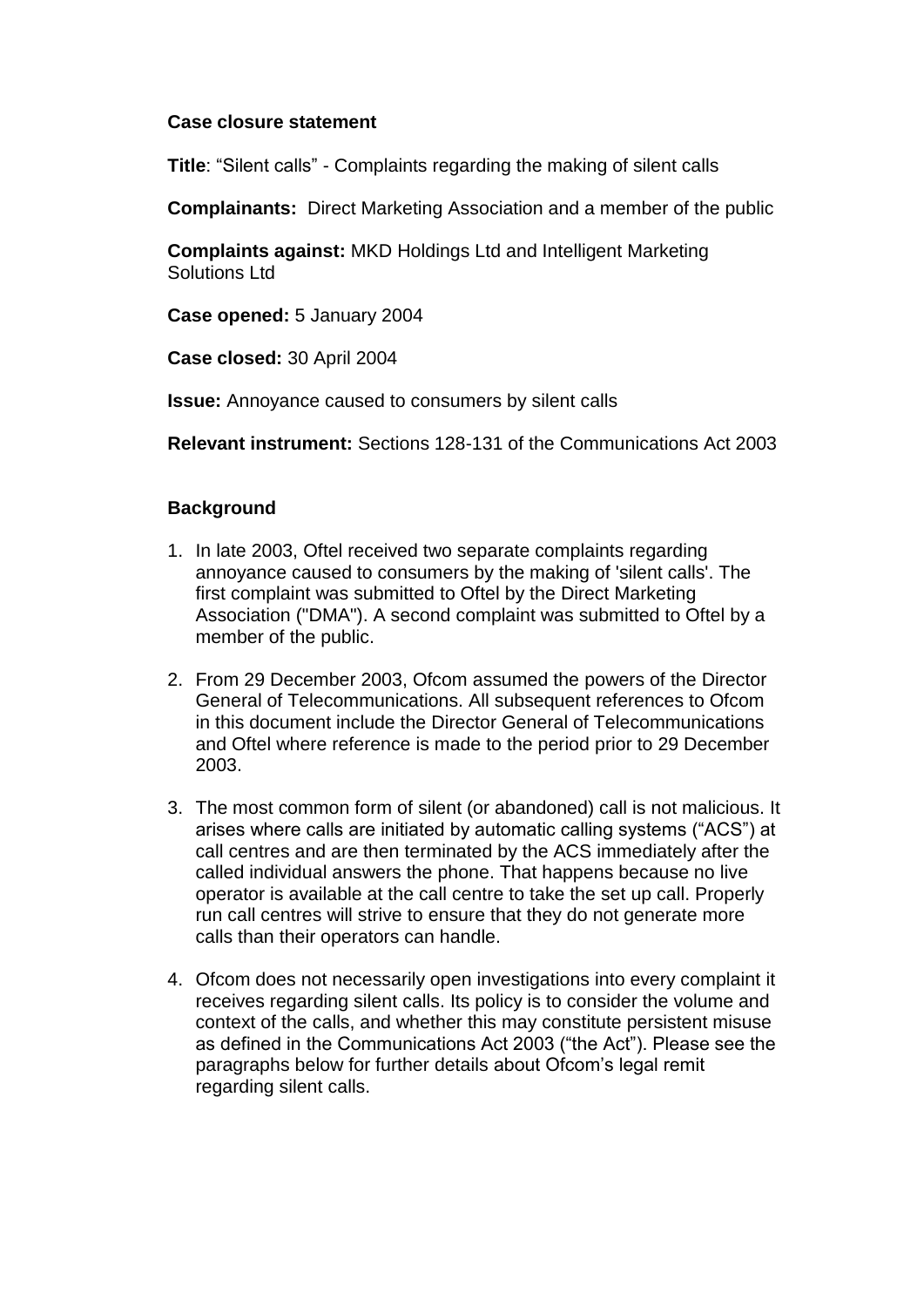# **Persistent misuse and silent calls**

- 5. Sections 128 to 131 of the Act give Ofcom powers to take action against persons or companies who persistently misuse electronic communications networks or services *in any way* that causes or is likely to cause unnecessary annoyance, inconvenience, or anxiety.
- 6. Where Ofcom finds that a company is in breach of the above provisions it may issue a notification to the misuser giving the notified misuser the opportunity to make representations and take all such steps as Ofcom consider appropriate for (i) securing that the misuse is brought to an end and is not repeated; and (ii) remedying the consequences of the notified misuse. Should the misuser fail to take all appropriate steps, Ofcom can issue an enforcement notice requiring the misuser to do so. The requirement to remedy the consequences of a misuse may include the requirement to make compensation payments to people who suffered as a result of the misuse. In addition, Ofcom may also impose a financial penalty on the misuser.
- 7. Ofcom considers that silent calls can represent persistent misuse as defined in the Act. The very nature of a silent call, whereby the called party is unable to speak to the caller, is likely to cause inconvenience, annoyance, and anxiety. If the pattern is repeated this is only likely to exacerbate the called party's reactions. Following a previous policy statement in 2003, Ofcom will shortly be publishing a statement of policy on the persistent misuse of electronic networks and services.
- 8. The DMA has issued a Direct Marketing Code of Practice for its membership. This Code specifies, amongst other matters, a 5% threshold for silent calls as a proportion of live calls made over a 24 hour period. Whilst Ofcom has not formally endorsed the DMA Code, it is appropriate for Ofcom to have regard to this code issued by the relevant industry association.

#### **The investigations**

- 9. In late 2003, Ofcom made some initial enquiries and established that the companies which generated the silent calls resulting in the two complaints received were MKD Holdings Limited ("MKD") and Intelligent Marketing Solutions ("IMS"). MKD operates, among other businesses, Kitchens Direct. Kitchens Direct is a supplier of domestic kitchens and principally promotes its products and services through telemarketing activities from six in-house call centre sites in the UK. MKD Holdings is not engaged in any other telemarketing activities for other group businesses or third parties.
- 10.IMS is a small call centre business with eight operators working out of one call centre site in Crawley, Sussex.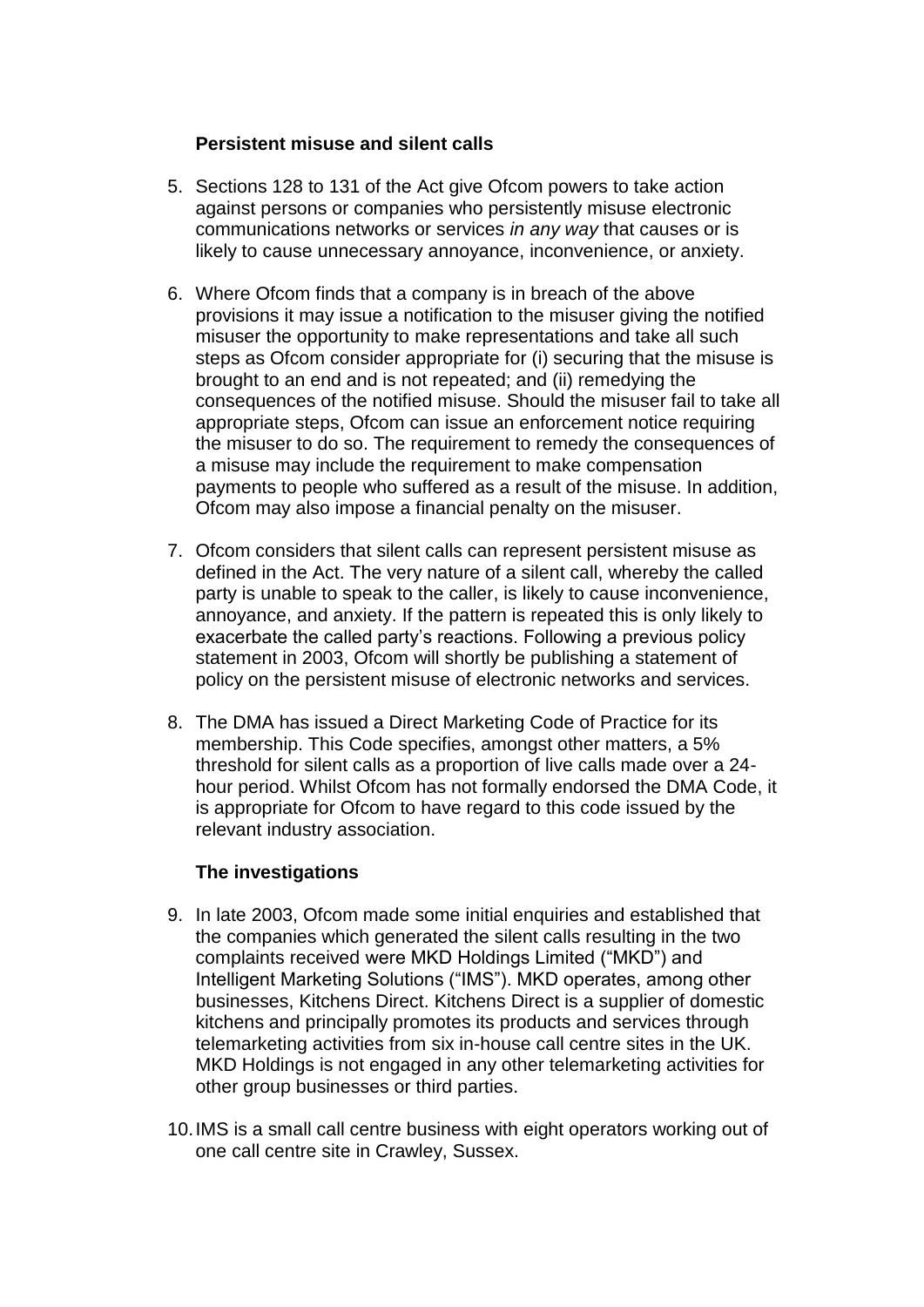- 11.The results of Ofcom's enquiries indicated that the number of silent calls generated by MKD Holdings in connection with the promotion of the products and services of Kitchens Direct was very high, both in absolute terms and as a percentage of total calls made. Ofcom also found that IMS was making an unacceptably high percentage level of silent calls, although in absolute volume terms represented a less serious issue than MKD's performance, given the relative size of the two companies' operations.
- 12.Ofcom opened formal investigations in January 2004 to determine whether MKD Holdings' Kitchens Direct and IMS' telemarketing activities amounted to 'persistent misuse' of an electronic communications network or service under sections 128 to 131 of the Communications Act 2003.
- 13.In the course of its investigation, Ofcom required MKD Holdings' telecommunications service providers (BT and Your Communications) and MKD Holdings itself to provide Ofcom with a significant amount of detailed call data. On the basis of the information received, Ofcom concluded that the level of silent calls generated by MKD Holdings had indeed in the past been unreasonably high. Ofcom obtained similar information from IMS.
- 14.Information provided by MKD to Ofcom showed that MKD made over 26 million calls from its call centres between November 2003 and February 2004, of which approximately 11 million were live calls. Of the total number of calls, over 1.5 million were silent calls. At one point, one of the call centres reached silent call levels of approximately 25%. The rate of silent calls was therefore above the DMA guidelines of 5% of total live calls referred to above. In addition, Ofcom took the view that the sheer volume of silent calls represented a serious problem.

# **Conclusion**

1

- 15.Given the unacceptably high level of silent calls, Ofcom has obtained written commitments from MKD to take wide-ranging measures to address the problem. Ofcom has obtained similar commitments from IMS.
- 16.MKD Holdings agreed to:
	- **1) ensure that the drop rate of abandoned calls<sup>1</sup> of all live calls<sup>2</sup> made over any 24 hour period (the "Drop Rate") is below 5%**

<sup>1</sup> For the purpose of this undertaking "abandoned calls" shall be defined as in section 21.21 of the Direct Marketing Association's "Direct Marketing Code of Practice", 3<sup>rd</sup> edition (the "Code"); for an electronic online copy see: [http://www.dma.org.uk/shared/lgl\\_code.asp.](http://www.dma.org.uk/shared/lgl_code.asp)

<sup>2</sup> For the purpose of this undertaking "live calls" shall be defined as in section 21.20 of the Code.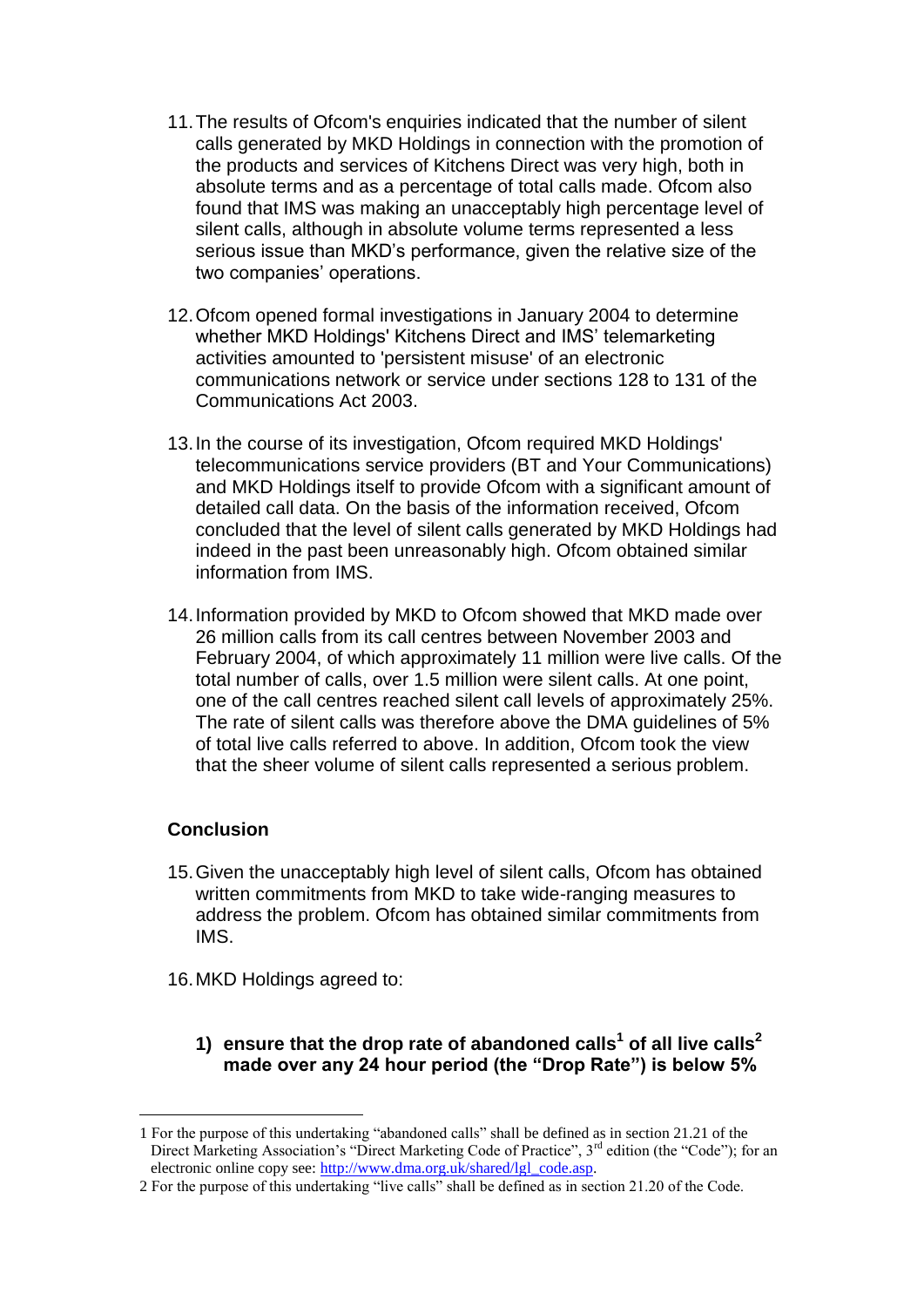**for each outgoing number operated by MKD Holdings for telemarketing purposes.**

- **2) ensure that when a number has received an abandoned call that number is not called again by MKD Holdings' automatic calling system ("ACS") for a period of 72 hours following the abandoned call.**
- **3) retain records of all calls made by MKD Holdings on a rolling basis for a period of at least 12 months, broken down on a daily basis for each of MKD Holdings' outgoing numbers used for ACS-based telemarketing activities, specifying for each day and number:**
	- **a) the total number of calls attempted;**
	- **b) the total number of calls to an answering machine (incl. BT's 1571 service);**
	- **c) the total number of calls connected to a live individual (i.e. live calls);**
	- **d) the total number of abandoned calls; and**
	- **e) the Drop Rate.**
- **4) continue to display for each outgoing telemarketing call a calling line identification ("CLI") number which should not be charged at a higher rate than the national call rate.**
- **5) put in place a recorded message at the CLI under 4) above informing callers of MKD Holdings' identity, the intended purpose of the abandoned call and that their number will be deleted from MKD Holdings' data base if they call back:**
	- **a) stating that this is their wish; and**
	- **b) leaving their name and telephone number.**
- **6) monitor callers' messages specified under 5) above on a regular basis and implement the requested data removal without undue delay.**
- 17.MKD Holdings undertook that it would use its best endeavours to ensure that the above measures (to the extent that they are not yet taken) are fully implemented by at the latest 1 May 2004.
- 18.Ofcom considers that this should result in a significant reduction of silent calls generated by MKD Holdings generally and should ensure that repeated silent calls over a short period of time to a particular individual should not occur. They should further ensure that the identity of the caller can readily be established by the recipient of a silent call